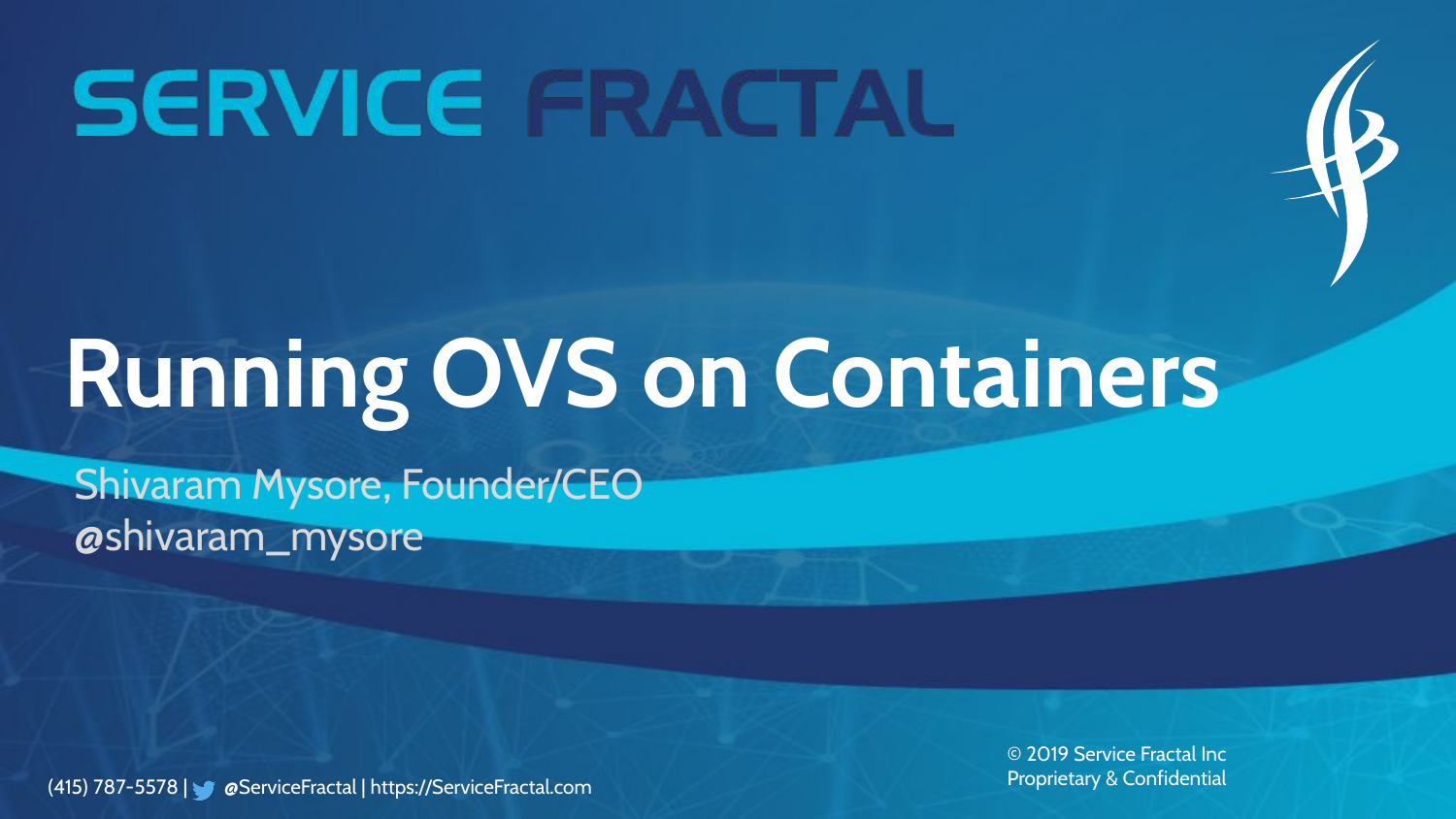### **Why run OVS on Containers?**

- Easy upgrade to run the latest version; no extra library dependencies (ex. Python3)
- **Run on Fedora CoreOS**
- Run multiple OVS on a single host
- Software based on demand deployment and programmability

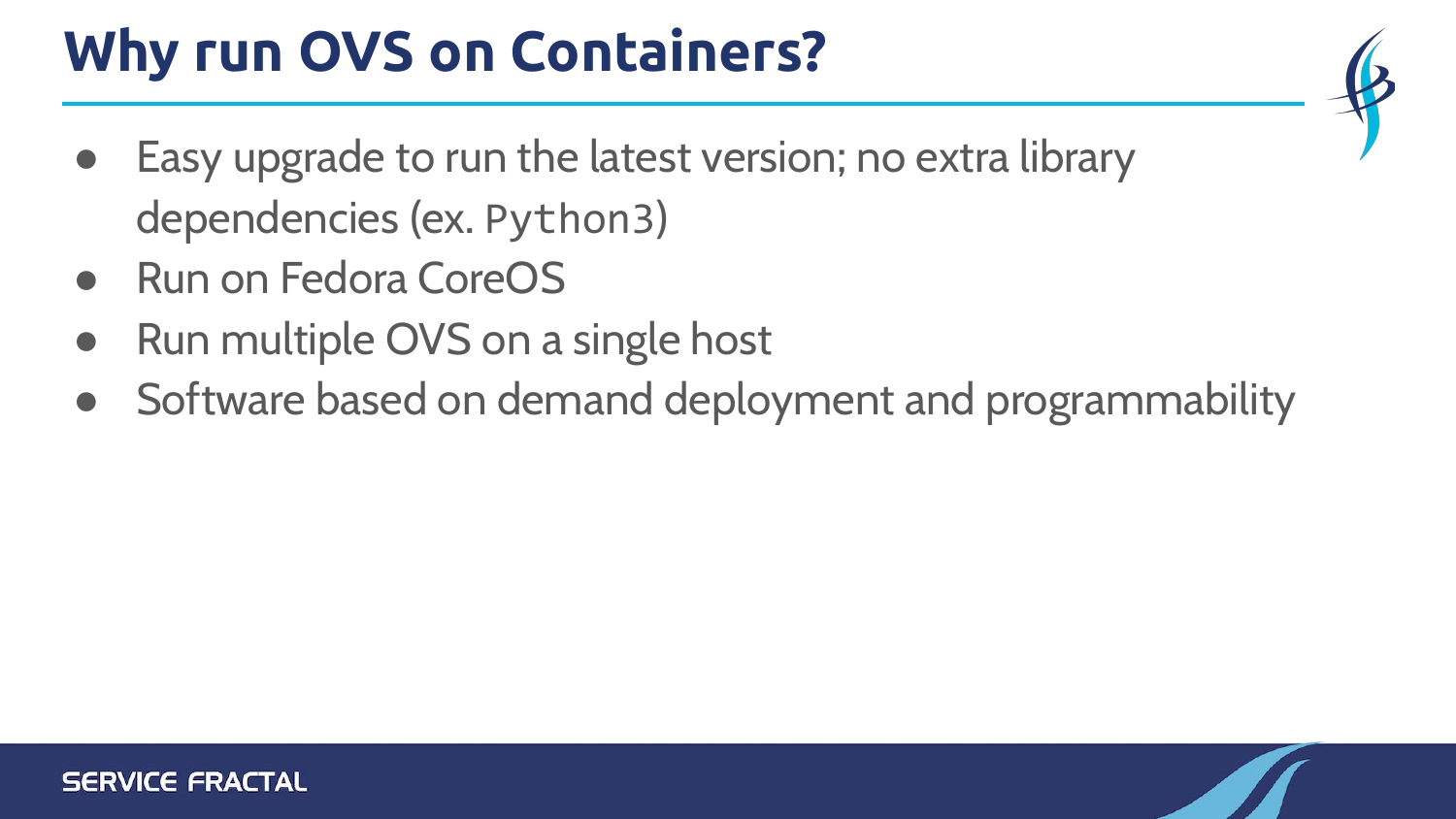### **Linux Namespaces**

- The entire OS shares the same routing table and the IP address. This namespace forms a cluster of all global system resources which can only be used by the processes within the namespace, providing resource isolation.
- Docker containers use this technology to form their own cluster of resources which would be used only by that namespace, i.e. that container. Hence every container has its own IP address and work in isolation without facing resource sharing conflicts with other containers running on the same system.
- Linux's network namespaces are used to glue container processes and the host networking stack. Docker spawns a container in the containers own network namespace and later on runs a veth pair between the container namespace and the host network stack.

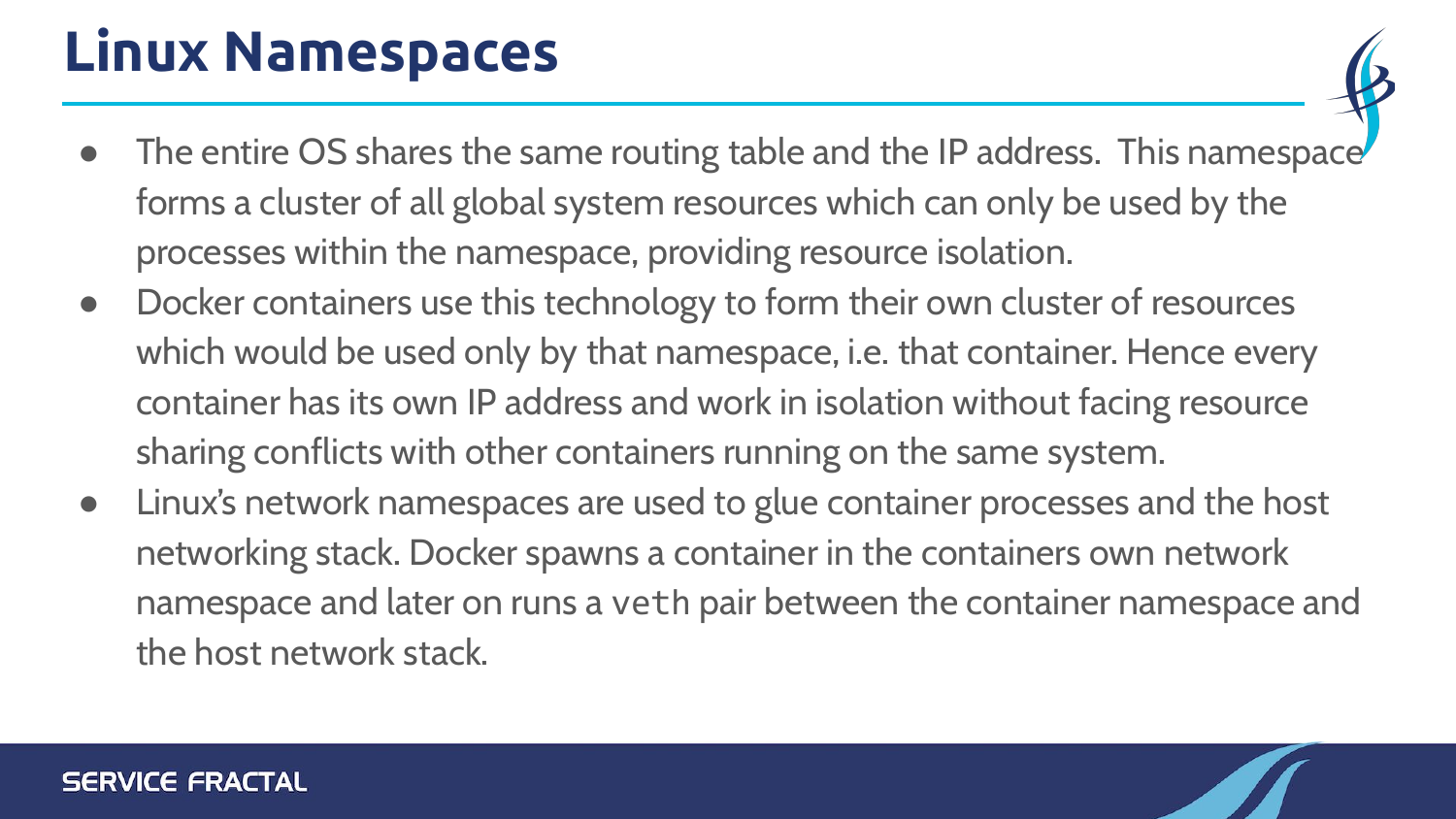### **Capabilities**

With OVS being run as a container, it needs some privileges to access network and system resources. In Docker, this is controlled by providing ["Capability"](https://docs.docker.com/engine/reference/run/#runtime-privilege-and-linux-capabilities) permissions to the running container. For OVS to work, Capabilities such as "SYS\_MODULE", "NET\_ADMIN" and "SYS\_NICE" are required.

Reference: <http://man7.org/linux/man-pages/man7/capabilities.7.html>

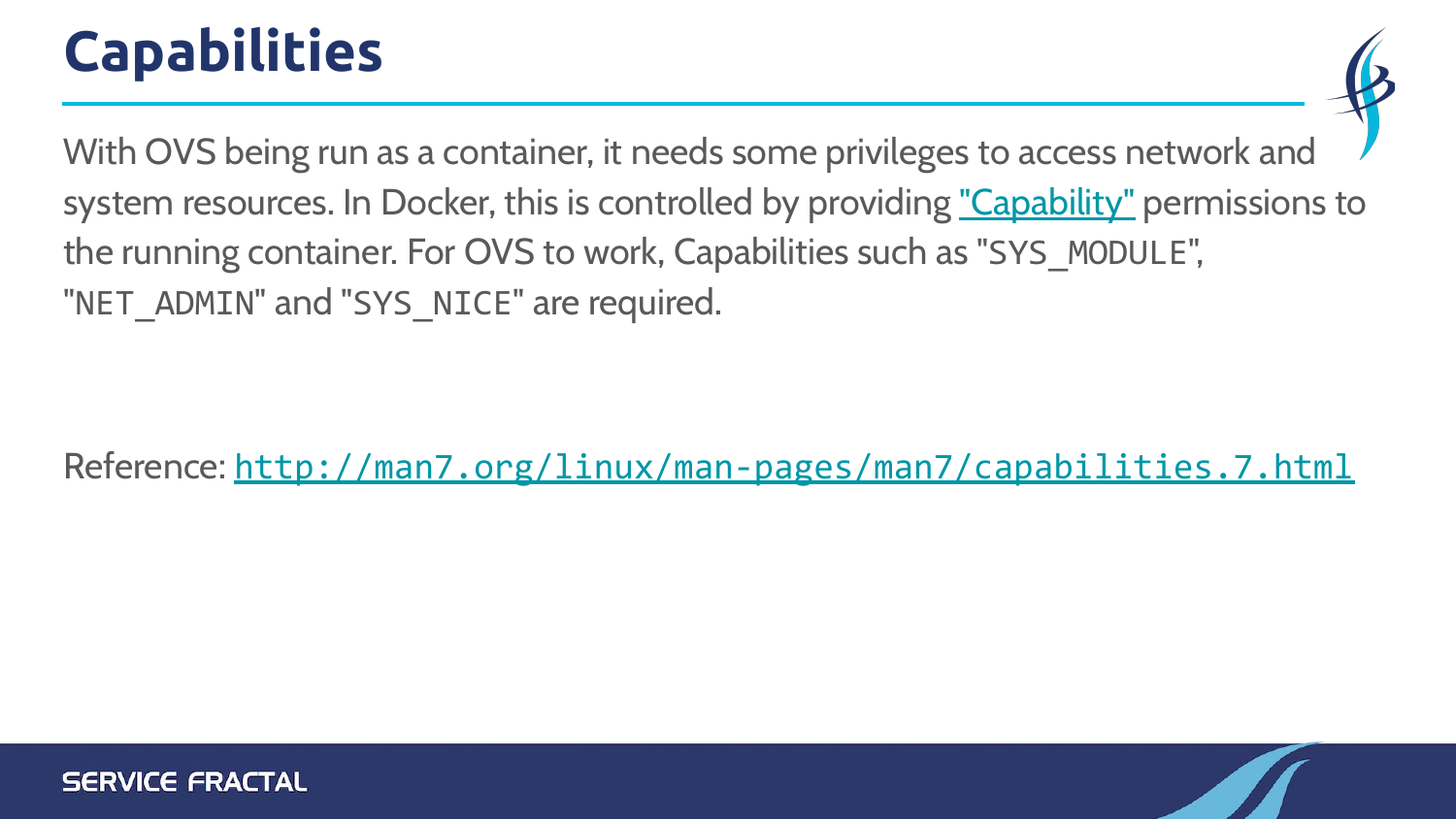#### **IPTables**

- Docker extensively uses iptables to provide isolation amongst its services and filtering of traffic.
- Mostly, we may never have to touch this feature unless, the underlying system has a custom iptables rules.

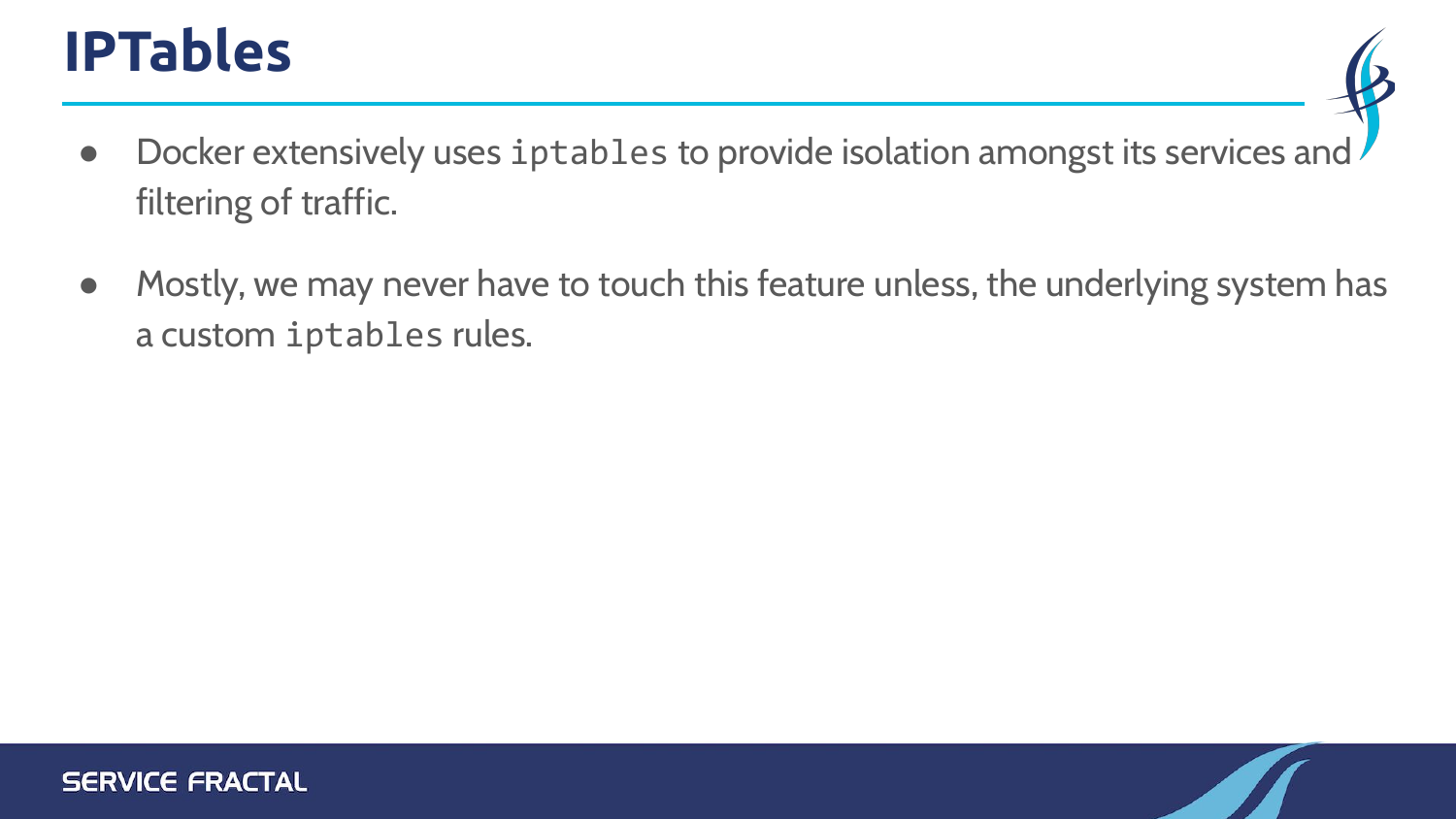### **Docker Networking - cheat sheet**



| <b>Built-in</b><br><b>network</b><br><b>drivers</b> | <b>Container</b><br><b>Interfaces</b>                | <b>Connected</b><br>to           | <b>IP Address</b>                                                                                              | <b>Outbound</b><br><b>Traffic</b>                                  | <b>Inbound</b><br><b>Traffic</b>         | <b>Container</b>                                                              |
|-----------------------------------------------------|------------------------------------------------------|----------------------------------|----------------------------------------------------------------------------------------------------------------|--------------------------------------------------------------------|------------------------------------------|-------------------------------------------------------------------------------|
| bridge<br>(default)                                 | lo, eth0<br>(provided by<br>veth pair)               | docker0 (config<br>via --bridge) | Default private IP space<br>172.17.0.0/16                                                                      | goes through an<br>iptables<br>MASQUERADE rule                     | goes through an<br>iptables DNAT<br>rule | Can have its own<br>routes, iptable<br>rules, etc                             |
| null (none)                                         | Only 1o<br>interface                                 |                                  |                                                                                                                | Can't send or receive network traffic                              |                                          |                                                                               |
| host                                                | eth0 interface                                       | host                             | Default - uses docker IP<br>addresses; Can have<br>additional IP if more<br>interfaces are attached            | Network traffic doesn't have to go<br>through NAT, bridge, or veth |                                          | Sees and able to<br>access Host network<br>interfaces (native<br>performance) |
| Container                                           | re-uses the<br>network stack of<br>another container |                                  | shares with this other<br>container the same<br>interfaces, IP<br>address(es), routes,<br>iptables rules, etc. |                                                                    |                                          | Containers<br>communicate over 10<br>interface                                |

*Custom Networks - Weave, etc out of scope*

#### **SERVICE FRACTAL**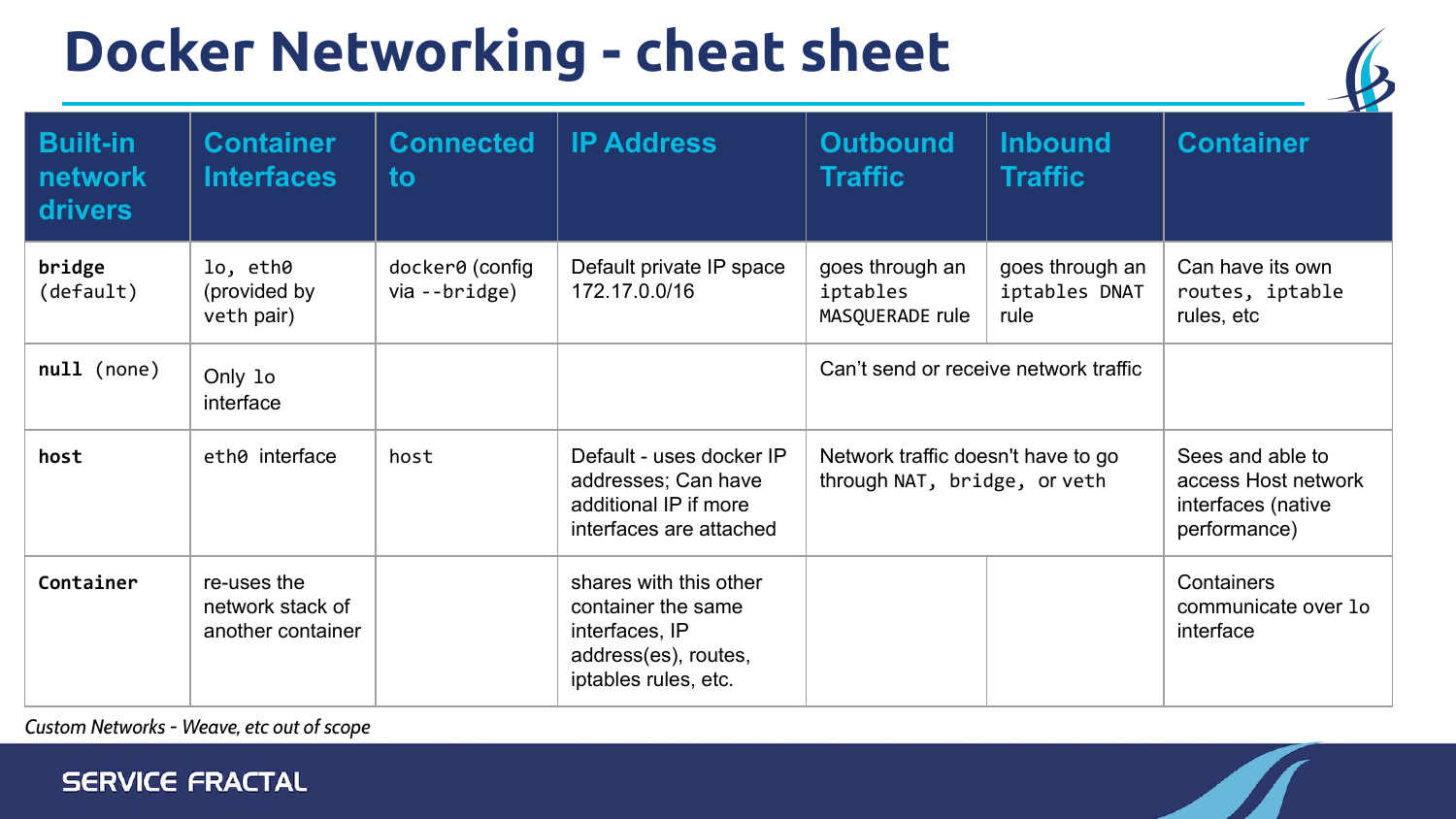### **Deployment**



**SERVICE FRACTAL**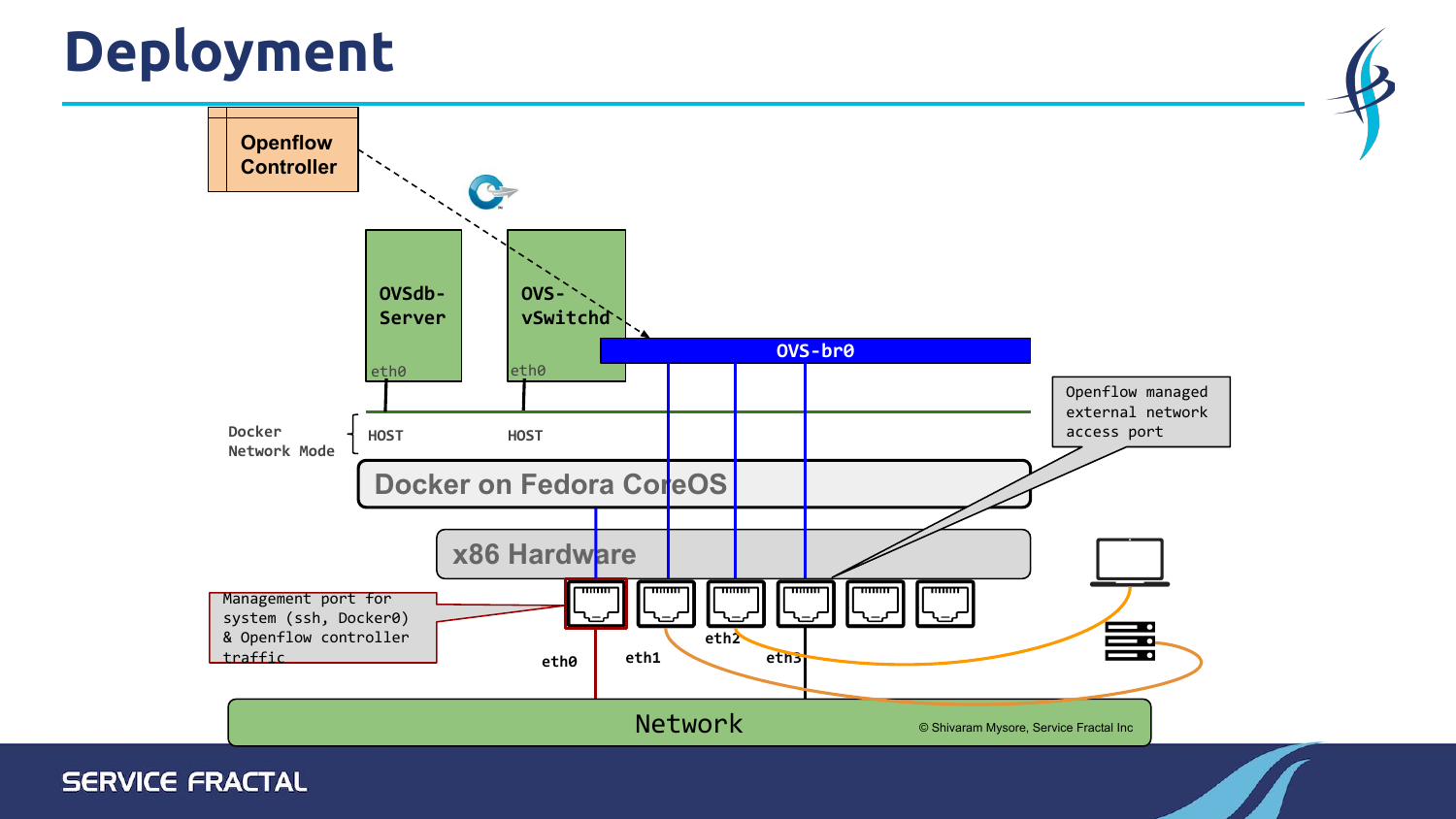#### **SERVICE FRACTAL**

#### **Running OVSDB-Server**

#### \$ docker run \

- --name=ovsdb-server \
- $-$ -cap-add=NET ADMIN  $\setminus$
- --cap-add=SYS\_MODULE \
- --cap-add=SYS\_NICE \
- --network=host \
- --volume=/lib/modules:/lib/modules \ ← Needed to load Kernel Modules
	- --volume=/home/core/ovs/log:/var/log/openvswitch \
	- --volume=/home/core/ovs/var/lib/openvswitch:/var/lib/openvswitch \
	- --volume=/home/core/ovs/var/run/openvswitch:/var/run/openvswitch \
	- --volume=/home/core/ovs/etc/openvswitch:/etc/openvswitch \
	- --security-opt label=disable \
- --privileged \ ← May be removed; Not tested without removalservicefractal/ovs:latest ovsdb-server

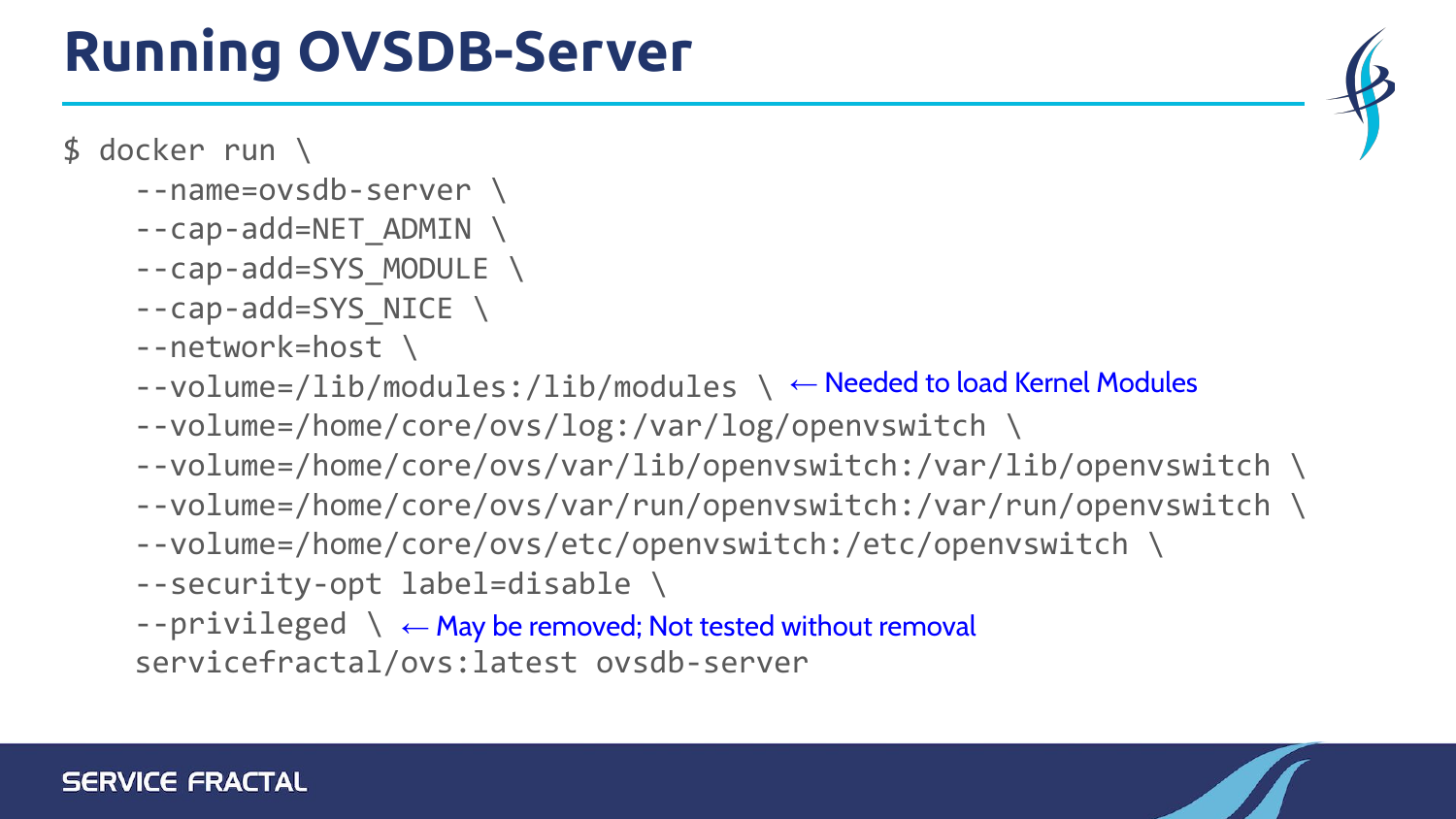## **Running OVS-vswitchd**



More info: <https://github.com/servicefractal/ovs>